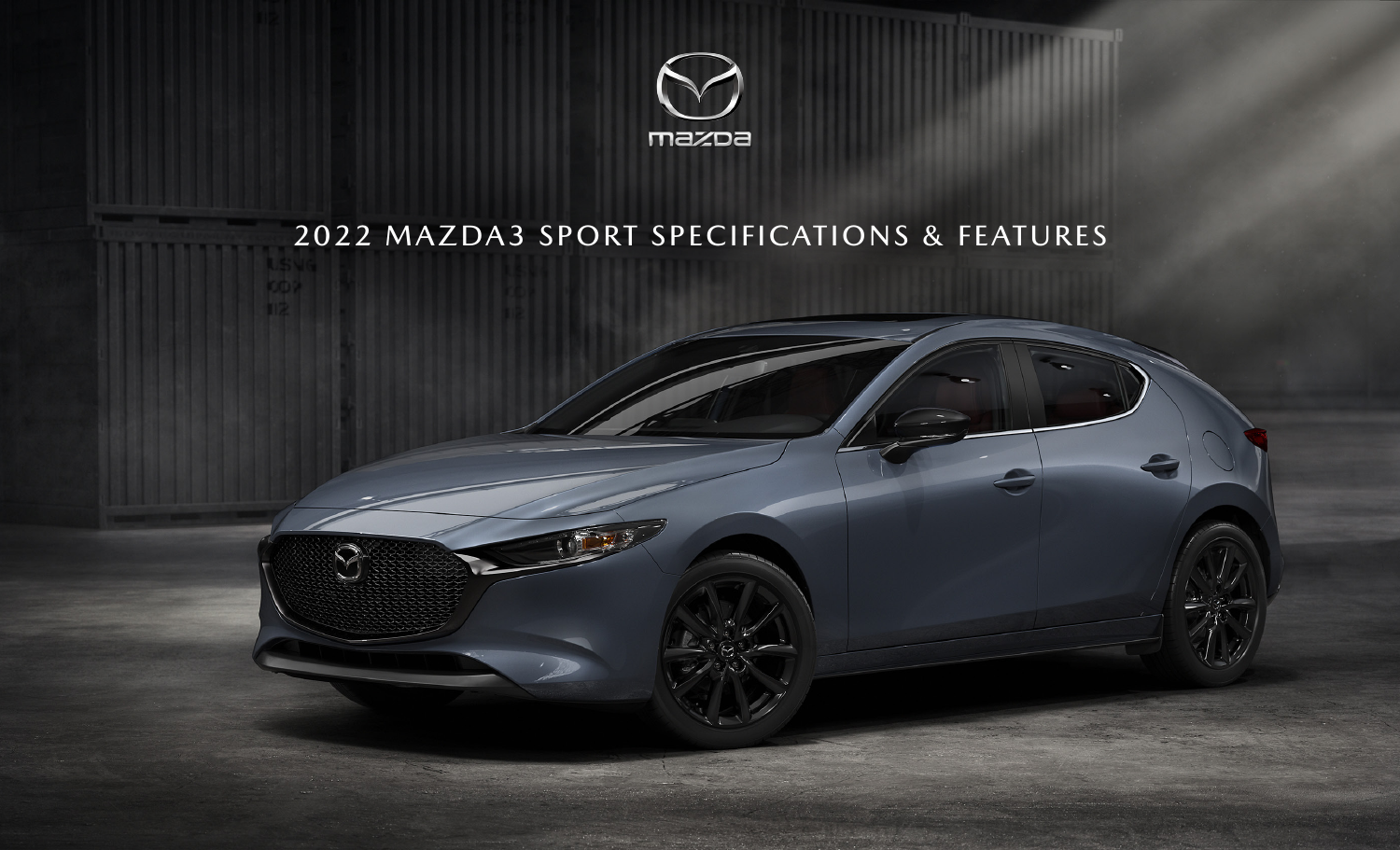| <b>2022 MAZDA3 SPORT</b> |                                                                                                                                              |                                        | <b>MODEL LINE-UP</b>                                                                     |                                                              |
|--------------------------|----------------------------------------------------------------------------------------------------------------------------------------------|----------------------------------------|------------------------------------------------------------------------------------------|--------------------------------------------------------------|
| <b>TRIM</b>              | <b>TRANSMISSION</b>                                                                                                                          | <b>DRIVE</b>                           | <b>ENGINE</b>                                                                            | <b>DESCRIPTION</b>                                           |
| <b>GX</b>                | Skyactiv-MT 6-speed manual                                                                                                                   | <b>FWD</b>                             | Skyactiv-G 2.0 L I4                                                                      |                                                              |
|                          | Skyactiv-Drive 6-speed automatic                                                                                                             | <b>FWD</b>                             | Skyactiv-G 2.0 L I4                                                                      |                                                              |
| GS                       | Skyactiv-MT 6-speed manual                                                                                                                   | <b>FWD</b>                             | Skyactiv-G 2.5 L I4                                                                      |                                                              |
|                          | Skyactiv-Drive 6-speed automatic<br>Skyactiv-Drive 6-speed automatic<br>Skyactiv-Drive 6-speed automatic<br>Skyactiv-Drive 6-speed automatic | <b>FWD</b><br>AWD<br><b>FWD</b><br>AWD | Skyactiv-G 2.5 L I4<br>Skyactiv-G 2.5 L I4<br>Skyactiv-G 2.5 L I4<br>Skyactiv-G 2.5 L I4 | i-Activ AWD<br>Luxury Package<br>Luxury Package, i-Activ AWD |
| <b>GT</b>                | Skyactiv-MT 6-speed manual<br>Skyactiv-Drive 6-speed automatic<br>Skyactiv-Drive 6-speed automatic<br>Skyactiv-Drive 6-speed automatic       | <b>FWD</b><br>AWD<br>AWD<br>AWD        | Skyactiv-G 2.5 L I4<br>Skyactiv-G 2.5 L I4<br>Skyactiv-G 2.5 L I4<br>Skyactiv-G 2.5 T I4 | i-Activ AWD<br><i>i</i> -Activ AWD                           |
|                          |                                                                                                                                              |                                        |                                                                                          |                                                              |

T = Dynamic Pressure Turbo

| <b>OPTIONS</b>                                                                                                   | <b>AVAILABLE ON</b> |
|------------------------------------------------------------------------------------------------------------------|---------------------|
| Skyactiv-Drive 6-speed automatic transmission with manual-shift mode and Drive Selection switch                  | GX/GS               |
| Skyactiv-Drive 6-speed automatic transmission with manual-shift mode, Drive Selection switch and paddle shifters | GT                  |
| Skyactiv-G 2.5 T engine with Dynamic Pressure Turbo (DPT) (requires i-Activ AWD)                                 | <b>GT</b>           |
| i-Activ AWD (all-wheel drive) (requires 6AT)                                                                     | GS/GT               |
| Luxury Package                                                                                                   | GS.                 |
| Polymetal Grey Metallic                                                                                          | GS/GT               |
| Snowflake White Pearl                                                                                            | All models          |
| Machine Grey Metallic                                                                                            | All models          |
| Soul Red Crystal Metallic                                                                                        | All models          |
| Garnet Red Leather interior (available with select exterior colours only)                                        | G1                  |

GARNET RED LEATHER INTERIOR Garnet Red leather-trimmed upholstery, red accent stitching, exterior mirrors in Jet Black Mica and 18-inch black finish alloy wheels

#### **LUXURY PACKAGE**

Leatherette-trimmed upholstery, 10-way power driver's seat (includes lumbar support), driver's seat memory function, power glass moonroof with interior sunshade, tilt-up ventilation and one-touch open, auto-dimming rearview mirror, exterior mirrors with reverse tilt-down function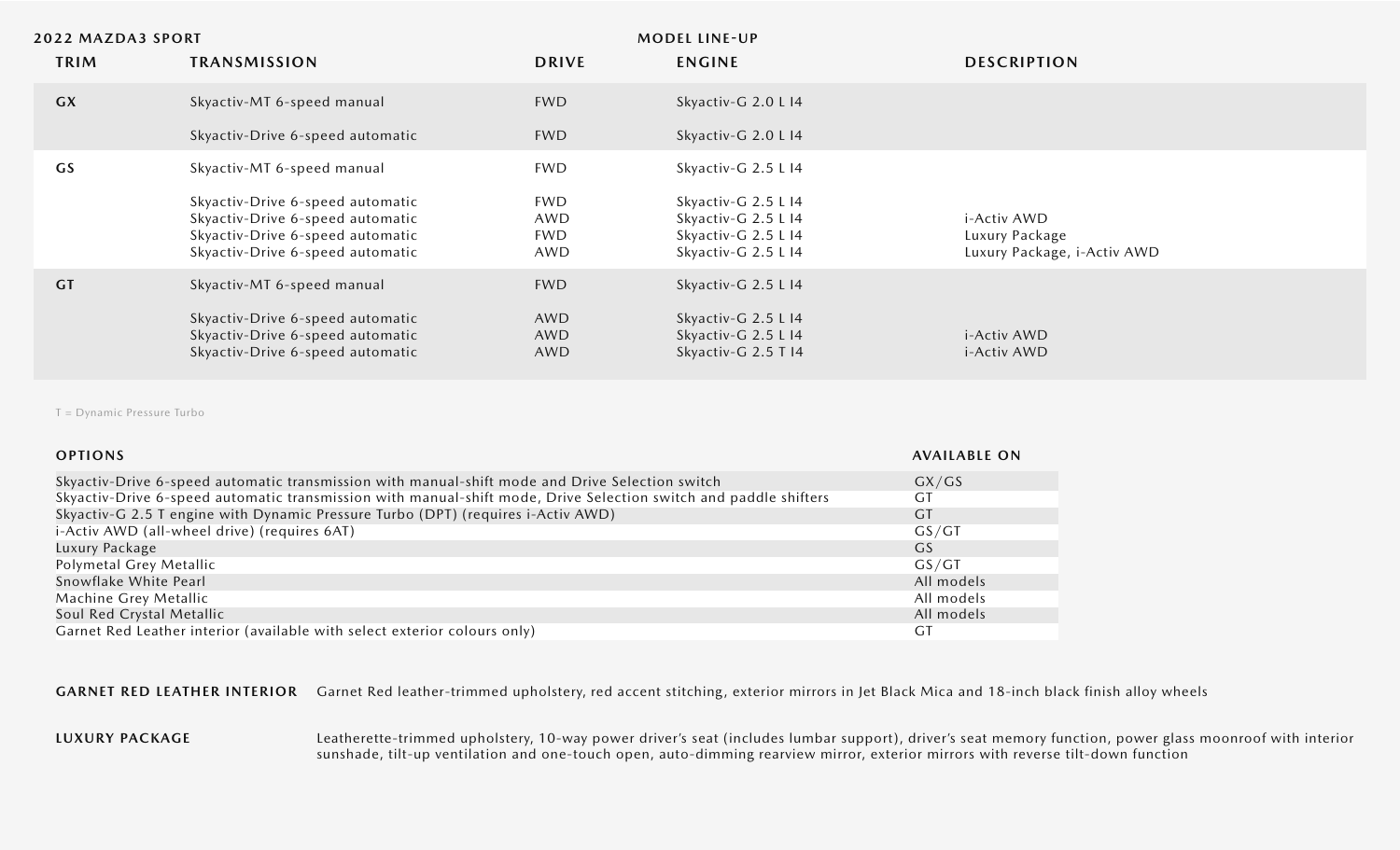|  |  | 2022 MAZDA3 SPORT |  |  |
|--|--|-------------------|--|--|
|--|--|-------------------|--|--|

## **2022 MAZDA3 SPORT SPECIFICATIONS**

| <b>ENGINE</b>                                                                   | <b>GX</b>                                                                          | GS/GT                | <b>GT (OPTIONAL)</b> |                                                                                |  |
|---------------------------------------------------------------------------------|------------------------------------------------------------------------------------|----------------------|----------------------|--------------------------------------------------------------------------------|--|
| <b>TYPE</b>                                                                     | Skyactiv-G 2.0                                                                     | Skyactiv-G 2.5       | Skyactiv-G 2.5 T     |                                                                                |  |
| <b>VALVE TRAIN</b>                                                              | DOHC 16-valve                                                                      | DOHC 16-valve        | DOHC 16-valve        |                                                                                |  |
| # OF CYLINDERS /<br><b>CONFIGURATION</b>                                        | $4/in$ -line                                                                       | $4/in$ -line         | $4/in$ -line         |                                                                                |  |
| DISPLACEMENT                                                                    | 1,998 сс                                                                           | 2,488 сс             | 2,488 cc             |                                                                                |  |
| <b>COMPRESSION RATIO</b>                                                        | 13.0:1                                                                             | 13.0:1               | 10.5:1               |                                                                                |  |
| <b>HORSEPOWER SAE NET</b>                                                       | 155 @ 6,000 rpm                                                                    | 186 @ 6,000 rpm      |                      | 250 @ 5,000 rpm (with 93 octane fuel)<br>227 @ 5,000 rpm (with 87 octane fuel) |  |
| <b>TORQUE SAE NET LB-FT</b>                                                     | 150 @ 4,000 rpm                                                                    | 186 @ 4,000 rpm      |                      | 320 @ 2,500 rpm (with 93 octane fuel)<br>310 @ 2,000 rpm (with 87 octane fuel) |  |
| <b>FUEL SYSTEM</b>                                                              | Direct injection                                                                   | Direct injection     | Direct injection     |                                                                                |  |
| <b>RECOMMENDED FUEL</b>                                                         | Regular (unleaded)                                                                 | Regular (unleaded)   | Regular (unleaded)   |                                                                                |  |
| <b>EMISSIONS</b>                                                                | Tier 3 - Bin 30<br>Tier 3 - Bin 30                                                 |                      | Tier 3 - Bin 125     |                                                                                |  |
| <b>CHASSIS</b>                                                                  |                                                                                    |                      |                      |                                                                                |  |
| <b>FRONT SUSPENSION</b><br><b>REAR SUSPENSION</b>                               | Independent, MacPherson strut with coil springs and stabilizer bar<br>Torsion beam |                      |                      |                                                                                |  |
| <b>STEERING</b><br>Rack-and-pinion column, electrically assisted power steering |                                                                                    |                      |                      |                                                                                |  |
| <b>BRAKES</b>                                                                   | SKYACTIV-G 2.0 (FWD)                                                               | SKYACTIV-G 2.5 (FWD) | SKYACTIV-G 2.5 (AWD) | SKYACTIV-G 2.5 T (AWD)                                                         |  |
| Power-assisted with dual diagonal hydraulic circuits                            | X                                                                                  | X                    | X                    | X                                                                              |  |
| Anti-lock Brake System (ABS) with Electronic Brake<br>Force Distribution (EBFD) | $\mathsf X$                                                                        | $\mathsf X$          | $\mathsf X$          | $\mathsf{X}$                                                                   |  |
| 280 mm ventilated front discs                                                   | X                                                                                  | X                    |                      |                                                                                |  |
| 295 mm ventilated front discs                                                   |                                                                                    |                      | $\mathsf X$          | $\mathsf{X}$                                                                   |  |
| 265 mm solid rear discs                                                         | X                                                                                  | $\mathsf{X}$         | $\mathsf X$          | $\mathsf X$                                                                    |  |

# **EXTERNAL DIMENSIONS (MM)**

**WHEELBASE TRACK (FR/RR) OVERALL LENGTH OVERALL WIDTH OVERALL HEIGHT** 2,726 1,567/1,580 4,459 (with licence plate holder) 2,028 (mirror to mirror) 1,440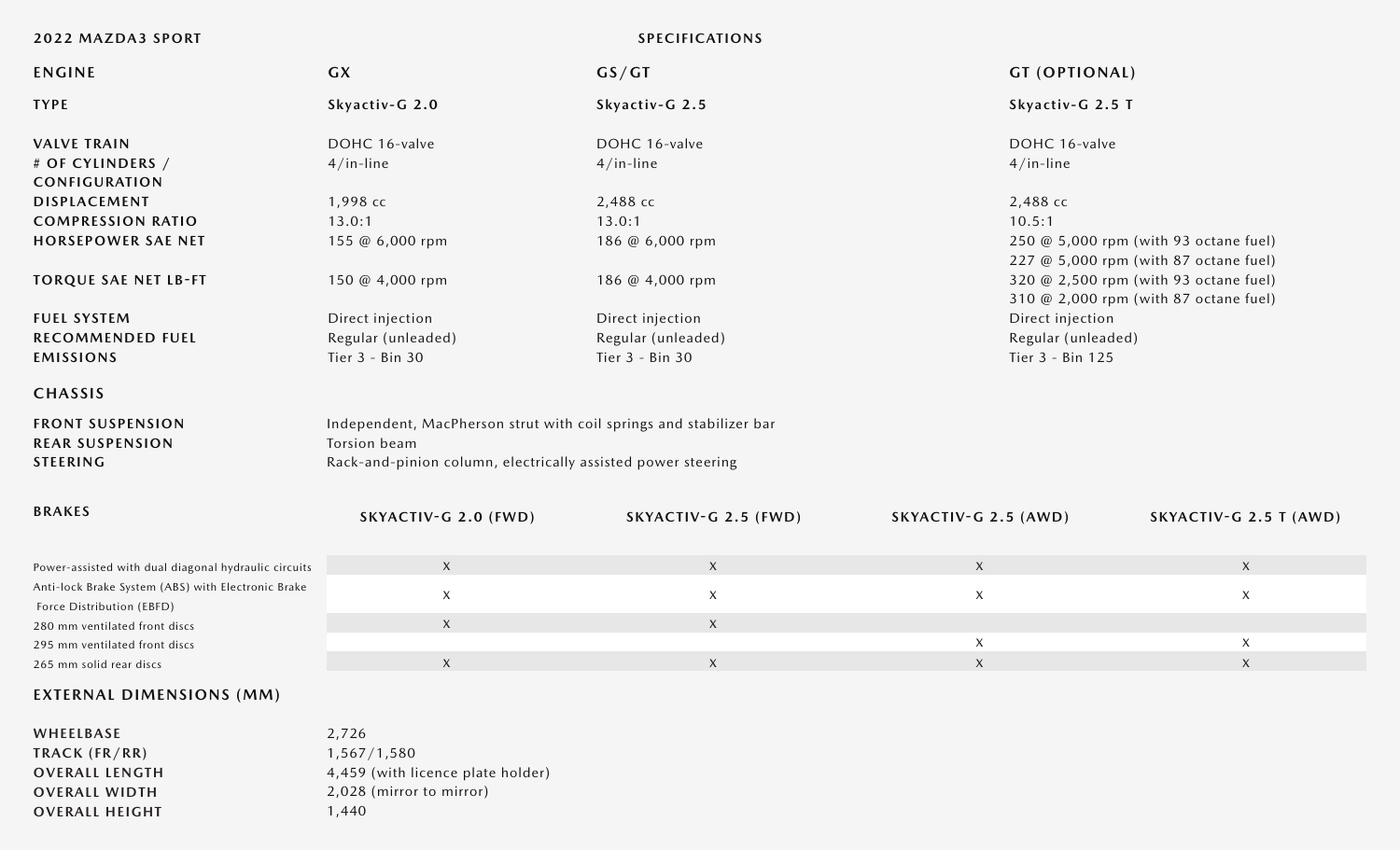# **INTERNAL DIMENSIONS (MM)**

| HEADROOM (FR/RR)             | 965/946 (without moonroof) |
|------------------------------|----------------------------|
|                              | 952/928 (with moonroof)    |
| LEGROOM (FR/RR)              | 1,075/891                  |
| HIPROOM (FR/RR)              | 1,387/1,292                |
| <b>SHOULDER ROOM (FR/RR)</b> | 1,414/1,356                |
|                              |                            |

**CARGO VOLUME (SAE)** 569 L (behind rear seats) 1,334 L (with rear seats folded, up to headrests)

| <b>FUEL ECONOMY</b>          | SKYACTIV-G 2.0 (FWD) | SKYACTIV-G 2.5 (FWD) | SKYACTIV-G 2.5 (AWD) | SKYACTIV-G 2.5T (AWD) |
|------------------------------|----------------------|----------------------|----------------------|-----------------------|
| RATINGS $(L/100 \text{ KM})$ | 6MT/6AT              | 6MT/6AT              | 6AT                  | <b>6AT</b>            |
|                              |                      |                      |                      |                       |
| <b>CITY</b>                  | 8.7/8.6              | 9.6/9.1              | 9.5                  | 10.1                  |
| <b>HIGHWAY</b>               | 6.6/6.7              | 7.1/6.8              |                      | 7.5                   |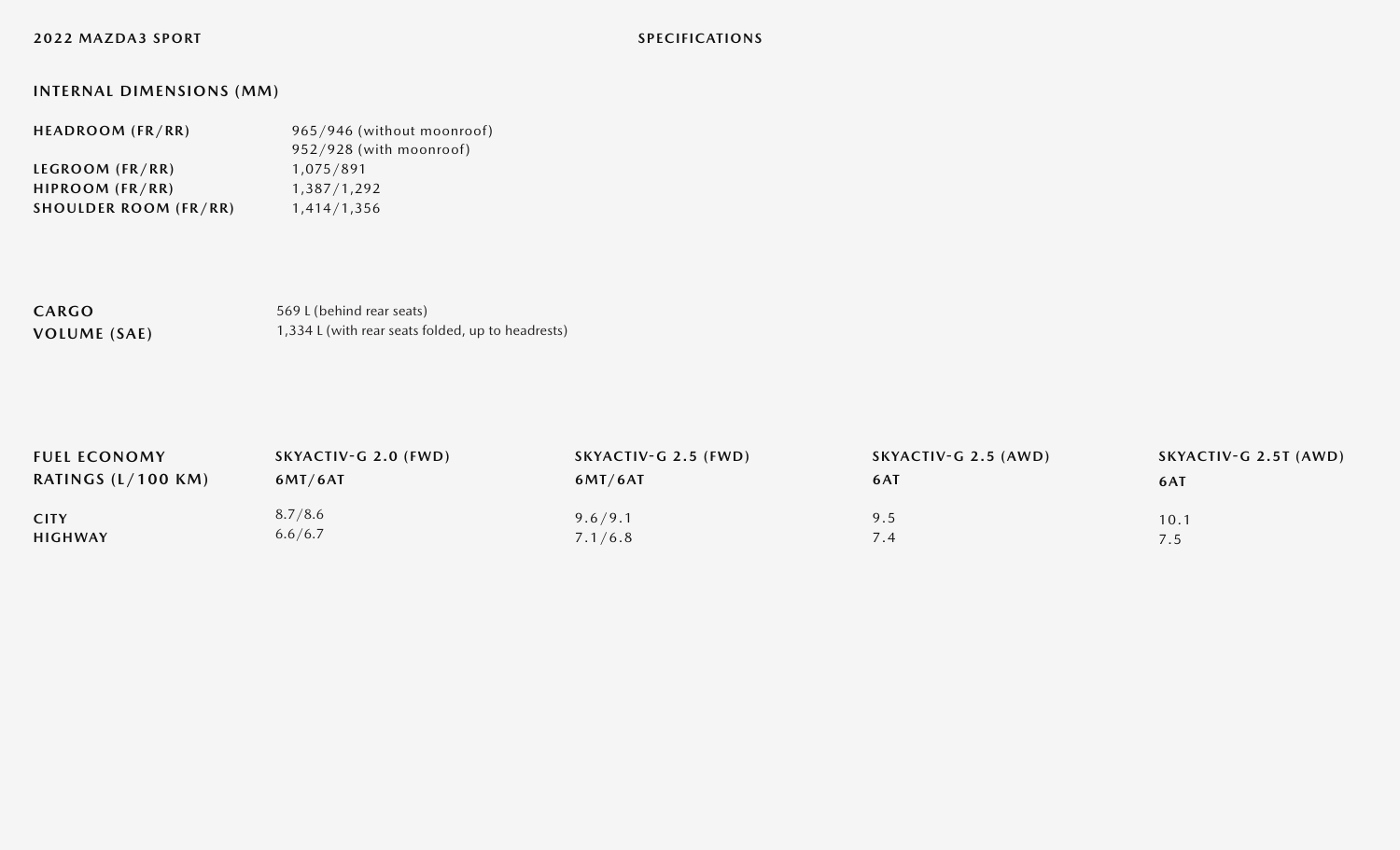## **GX**

#### **ENGINE AND MECHANICAL**

Skyactiv-G 2.0 L DOHC 16-valve 4-cylinder engine Horsepower: 155 hp Torque: 150 lb-ft Skyactiv-MT 6-speed manual transmission G-Vectoring Control Plus (GVC Plus) Electrically assisted steering Front-wheel drive

#### **SUSPENSION AND BRAKES**

Power-assisted 4-wheel disc brakes Anti-lock Brake System (ABS) with Electronic Brake Force Distribution (EBFD) Emergency Brake Assist (EBA) Front suspension: independent, MacPherson strut with coil springs and stabilizer bar Rear suspension: torsion beam Rack-and-pinion column, electrically assisted power steering

#### **TIRES AND WHEELS**

16-inch silver metallic alloy wheels 205/60R16 all-season tires Tire Pressure Monitoring System (TPMS) - direct type Temporary spare tire

#### **EXTERIOR**

LED headlights and daytime running lights LED rear combination taillights Automatic on/off headlights Rain-sensing intermittent front wipers Body-coloured power door mirrors with integrated turn signal indicators Body-coloured exterior door handles Chrome tailpipe garnish Gloss black front grille

#### **INTERIOR: COMFORT & CONVENIENCE**

Air conditioning with manual climate controls Rear heater ducts (under front seats) Push Button Start FOB key

Keyless entry (vehicle access and lock via key fob buttons) Electronic Parking Brake (EPB) with auto-hold function Cruise control with steering-wheel-mounted controls Tilt and telescopic steering wheel Power windows with driver's one-touch up and down Speed-sensing, double-action power door locks Day/night rearview mirror Driver's and passenger's sunvisors with covered vanity mirrors LED front room lamp LED rear room lamp Rear coat hook (2) Cargo/trunk light 12-volt power outlet

#### **INTERIOR: AUDIO & CONNECTIVITY**

8.8-inch-wide colour display with Mazda Connect Mazda Connected Vehicle Services available1 HMI Commander switch AM/FM/HD radio with 8 speakers Apple CarPlay™ Android Auto™ USB ports (2) Steering-wheel-mounted audio controls Navigation-ready (requires navigation SD card accessory)2 Bluetooth® with Audio Profile Steering-wheel-mounted Bluetooth® controls SMS text message functionality

#### **INTERIOR: SEAT & TRIM**

Cloth upholstery Heated front seats (three settings) 8-way manual driver's seat 4-way manual passenger's seat Passenger's side seatback pocket 60/40-split folding rear seat Custom floor mats with Mazda3 embroidery

#### **STORAGE**

Front centre console with armrest and cup holders

#### **SAFETY AND SECURITY**

Advanced Blind Spot Monitoring (ABSM) Rear Cross Traffic Alert (RCTA) Rearview camera (wide angle) Dynamic Stability Control (DSC) Traction Control System (TCS) Hill Launch Assist (HLA) Dual front and dual side airbags Dual side curtain airbags Driver's and passenger's knee airbags 3-point seat belts for all seating positions (2 front; 3 rear) Front seat-belt pretensioners with force limiters Child-safety rear door lockouts Integrated child safety-seat anchors in rear seat (outboard seats) Height-adjustable front and rear seat head restraints Height-adjustable front seat belts Engine immobilizer theft-deterrent system

#### **INSTRUMENTATION**

Meter set with 7-inch LCD display Trip computer Tachometer Exterior temperature gauge Warning lights for low windshield washer fluid level, low fuel level, door ajar, check engine, low oil pressure, electronic parking brake, high beam and safety belts

### **GX OPTIONS**

#### **SKYACTIV-DRIVE 6-SPEED AUTOMATIC TRANSMISSION**

Skyactiv-Drive 6-speed automatic transmission with manual-shift mode and Drive Selection switch

<sup>1</sup> Connected vehicle service is available for a 2-year trial period from your vehicle's in-service date; a paid subscription is required upon expiry of the trial period. Requires MyMazda App (on a compatible smart-phone), (including battery), wireless coverage and GPS satellite signal. Services, connectivity and capabilities vary by conditions as well as geographical and technical restrictions. See mazda.ca for details. Remote Services [rem unlock, remote hazard lights]; Vehicle Status [vehicle status alert]; Navigation Services [vehicle finder, send to car<sup>2</sup>]; Vehicle Connected Services [vehicle health report, online update, push notifications, malfunction *tance. Remote Engine Start/Stop is not available on manual transmission.*

*2 To use the navigation system, the SD card containing the map information needs to be inserted in the SD card slot.*

Illuminated entry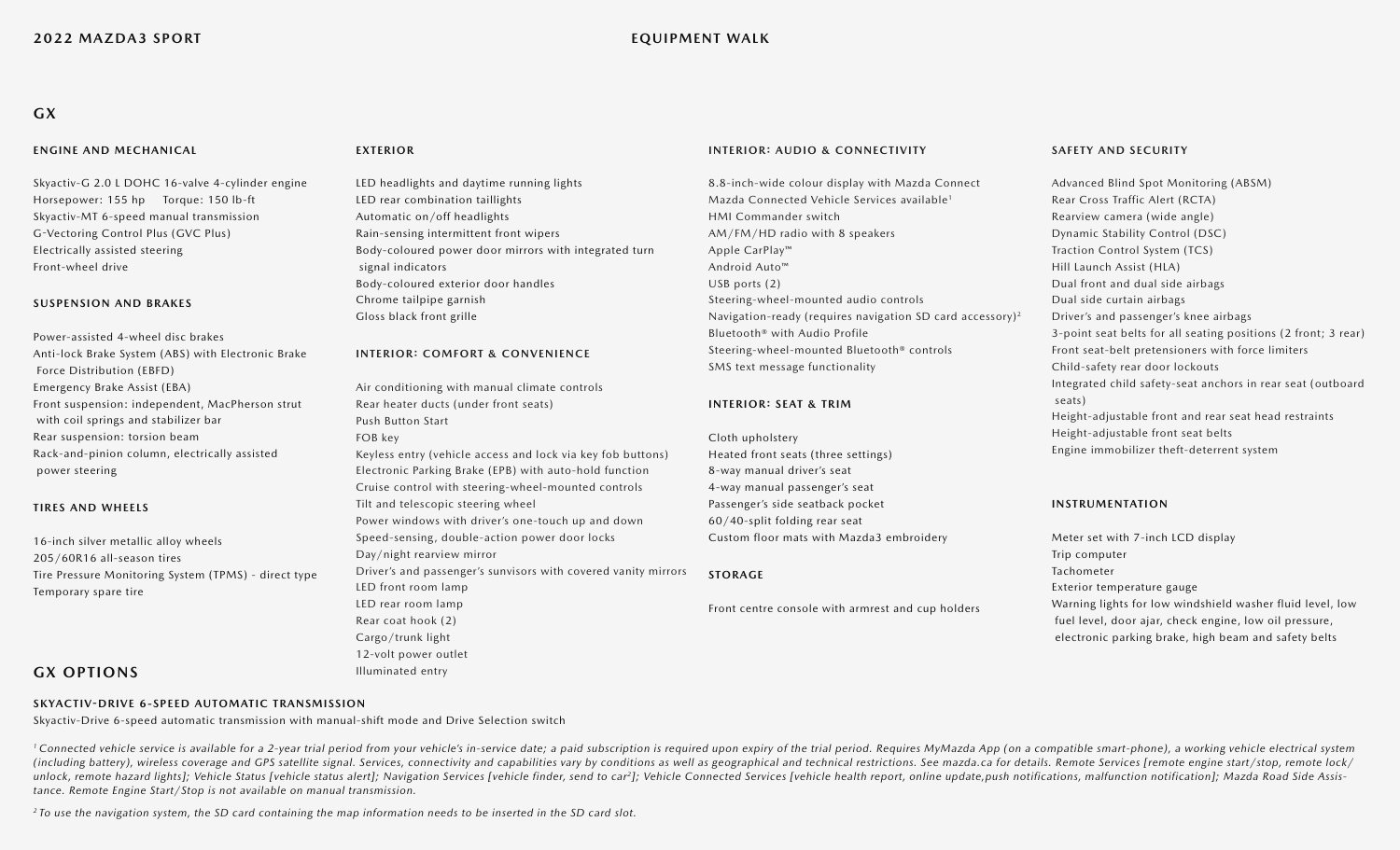## **GS**

**INCLUDES GX EQUIPMENT PLUS:**

| <b>ENGINE AND MECHANICAL</b>                                                                                             | <b>INTERIOR: COMFORT &amp; CONVENIENCE</b>                                                                                                                             | <b>SAFETY AND SECURITY</b>                                                                                                                                                                                                                                           | <b>STORAGE</b>                          |
|--------------------------------------------------------------------------------------------------------------------------|------------------------------------------------------------------------------------------------------------------------------------------------------------------------|----------------------------------------------------------------------------------------------------------------------------------------------------------------------------------------------------------------------------------------------------------------------|-----------------------------------------|
| Skyactiv-G 2.5 L (4-cylinder/in-line)<br>Horsepower: 186 hp Torque: 186 lb-ft<br>Skyactiv-MT 6-speed manual transmission | Automatic dual-zone climate controls<br>Driver's and passenger's sunvisors with illuminated<br>covered vanity mirrors                                                  | Mazda Radar Cruise Control with Stop & Go function<br>(MRCC with Stop & Go function)<br>Smart City Brake Support Front (SCBS-F)<br>Smart Brake Support Front (SBS-F)                                                                                                 | Overhead console with sunglasses holder |
| <b>EXTERIOR</b><br>Heated exterior door mirrors                                                                          | <b>INTERIOR: SEAT &amp; TRIM</b><br>Heated steering wheel<br>Leather-wrapped steering wheel<br>Leather-wrapped shift knob<br>Rear seat centre armrest with cup holders | Pedestrian Detection (forward sensing)<br>Distance Recognition Support System (DRSS)<br>Forward Obstruction Warning (FOW)<br>Lane-keep Assist System (LAS)<br>Lane Departure Warning System (LDWS)<br>High Beam Control system (HBC)<br>Driver Attention Alert (DAA) |                                         |

Auto-dimming rearview mirror

# **GS OPTIONS**

| SKYACTIV-DRIVE 6-SPEED AUTOMATIC TRANSMISSION                                                      | AWD                                                                                         | LUXURY PACKAGE                                                                                                                                                                |
|----------------------------------------------------------------------------------------------------|---------------------------------------------------------------------------------------------|-------------------------------------------------------------------------------------------------------------------------------------------------------------------------------|
| Skyactiv-Drive 6-speed automatic transmission with<br>manual-shift mode and Drive Selection switch | i-Activ AWD (all-wheel drive)<br>(requires Skyactiv-Drive 6-speed AT)<br>AWD badge on trunk | Leatherette-trimmed upholstery<br>Power glass moonroof with interior sunshade, tilt-up ventilation and one-touch open<br>10-way power driver's seat (includes lumbar support) |
|                                                                                                    |                                                                                             | Driver's seat memory function<br>Exterior mirrors with reverse tilt-down function                                                                                             |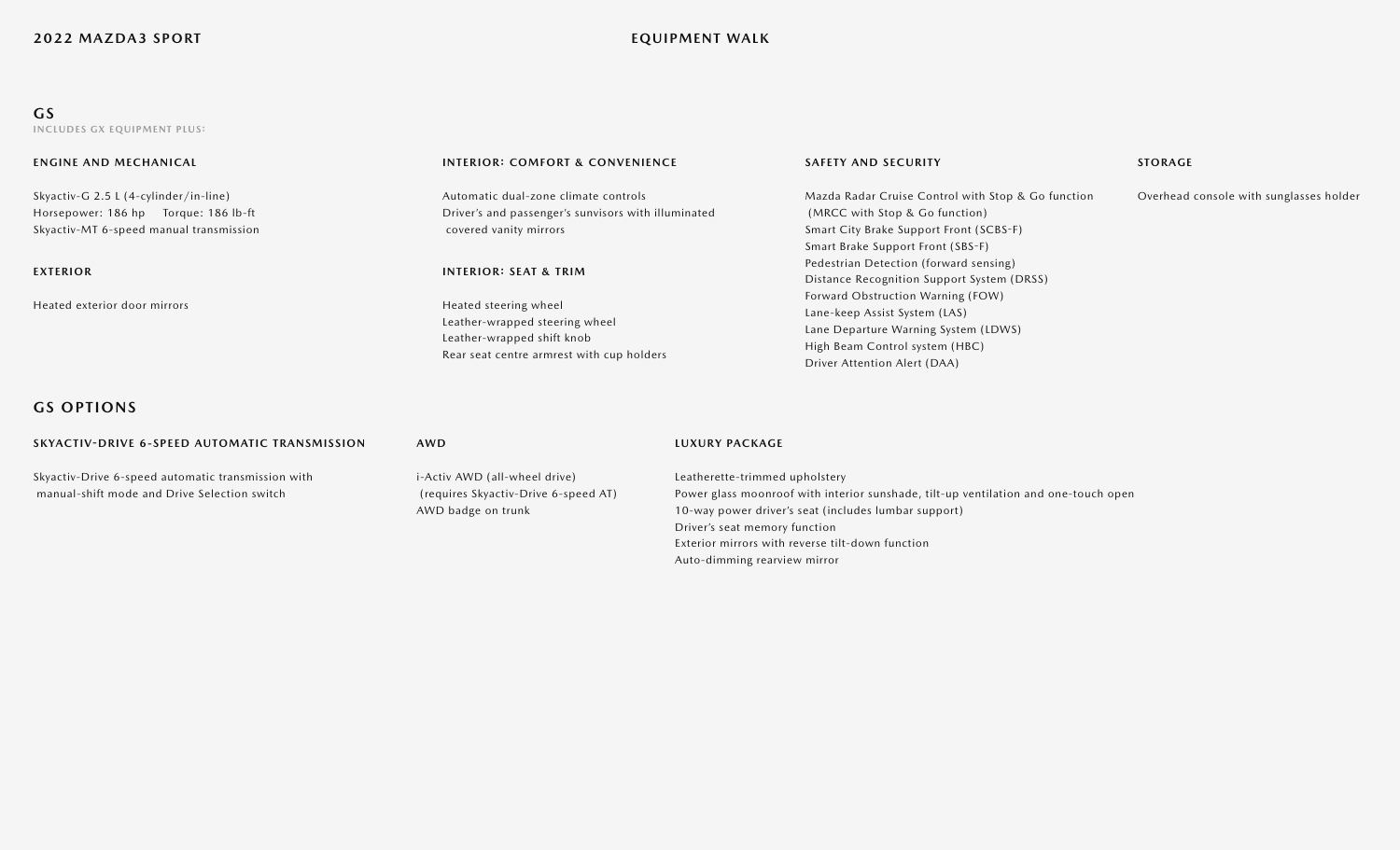## **GT**

**INCLUDES GS STANDARD EQUIPMENT WITH POWER MOONROOF AND AUTO-DIMMING REARVIEW MIRROR PLUS:**

| <b>ENGINE AND MECHANICAL</b>                                                                                            | <b>TIRES AND WHEELS</b>                                                               | <b>INTERIOR: SEAT &amp; TRIM</b>                                                                                        | <b>INTERIOR: AUDIO &amp; CONNECTIVITY</b>                                                                                                    |
|-------------------------------------------------------------------------------------------------------------------------|---------------------------------------------------------------------------------------|-------------------------------------------------------------------------------------------------------------------------|----------------------------------------------------------------------------------------------------------------------------------------------|
| Skyactiv-MT 6-speed manual transmission                                                                                 | 18-inch dark grey, high-lustre alloy wheels<br>215/45R18 all season tires             | Leather-trimmed upholstery <sup>3</sup><br>10-way power driver's seat (includes lumbar support)                         | Bose premium sound system with 12 speakers <sup>2</sup><br>SiriusXM® Satellite Radio (complimentary 3-month trial subscription) <sup>2</sup> |
| <b>SAFETY AND SECURITY</b>                                                                                              | <b>EXTERIOR</b>                                                                       | Driver's seat memory function<br>Exterior mirrors linked with memory seat function                                      | SiriusXM Traffic Plus and Travel Link® services (complimentary 5-year<br>trial subscription) <sup>2</sup><br>Navigation system               |
| Smart Brake Support Rear (SBS-R)<br>Smart Brake Support Rear Crossing (SBS-RC)<br>Traffic Sign Recognition System (TSR) | Adaptive Front-lighting System (AFS)<br>Automatic headlight levelling                 | Satin chrome-plated bezel on steering wheel horn<br>pad and Push Button Start<br>Satin chrome-plated glove box lever    |                                                                                                                                              |
| Windshield-projected colour Active Driving Display (ADD)<br>360° View Monitor<br>Front and rear parking sensors         | Front and rear signature lighting<br>Exterior mirrors with reverse tilt-down function | <b>INTERIOR: COMFORT &amp; CONVENIENCE</b>                                                                              |                                                                                                                                              |
| Traffic Jam Assist                                                                                                      |                                                                                       | Advanced keyless entry (vehicle access and lock via key fob proximity)<br>HomeLink <sup>®</sup> wireless control system |                                                                                                                                              |
|                                                                                                                         |                                                                                       | Auto-dimming frameless rearview mirror                                                                                  |                                                                                                                                              |

# **GT OPTIONS**

| <b>SKYACTIV-DRIVE 6-SPEED AUTOMATIC TRANSMISSION</b>            | SKYACTIV-G 2.5 T WITH DYNAMIC PRESSURE TURBO (DPT) ENGINE (REQUIRES I-ACTIV AWD) |                         |
|-----------------------------------------------------------------|----------------------------------------------------------------------------------|-------------------------|
| Skyactiv-Drive 6-speed automatic transmission with manual-shift | HP: 250 (with 93 octane fuel)/227 (with 87 octane fuel)                          | Increased diameter e:   |
| mode, Drive Selection switch and paddle shifters                | TQ: 320 lbs.-ft. (with 93 octane fuel)/310 (with 87 octane fuel)                 | Exterior mirrors in Jet |
|                                                                 | 18-inch black finish alloy wheels                                                | Turbo badge on trunk    |

#### **AWD**

i-Activ AWD (all-wheel drive) (requires Skyactiv-Drive 6-speed AT) AWD badge on trunk

eter exhaust outlets in Jet Black Mica Turbo badge on engine cover